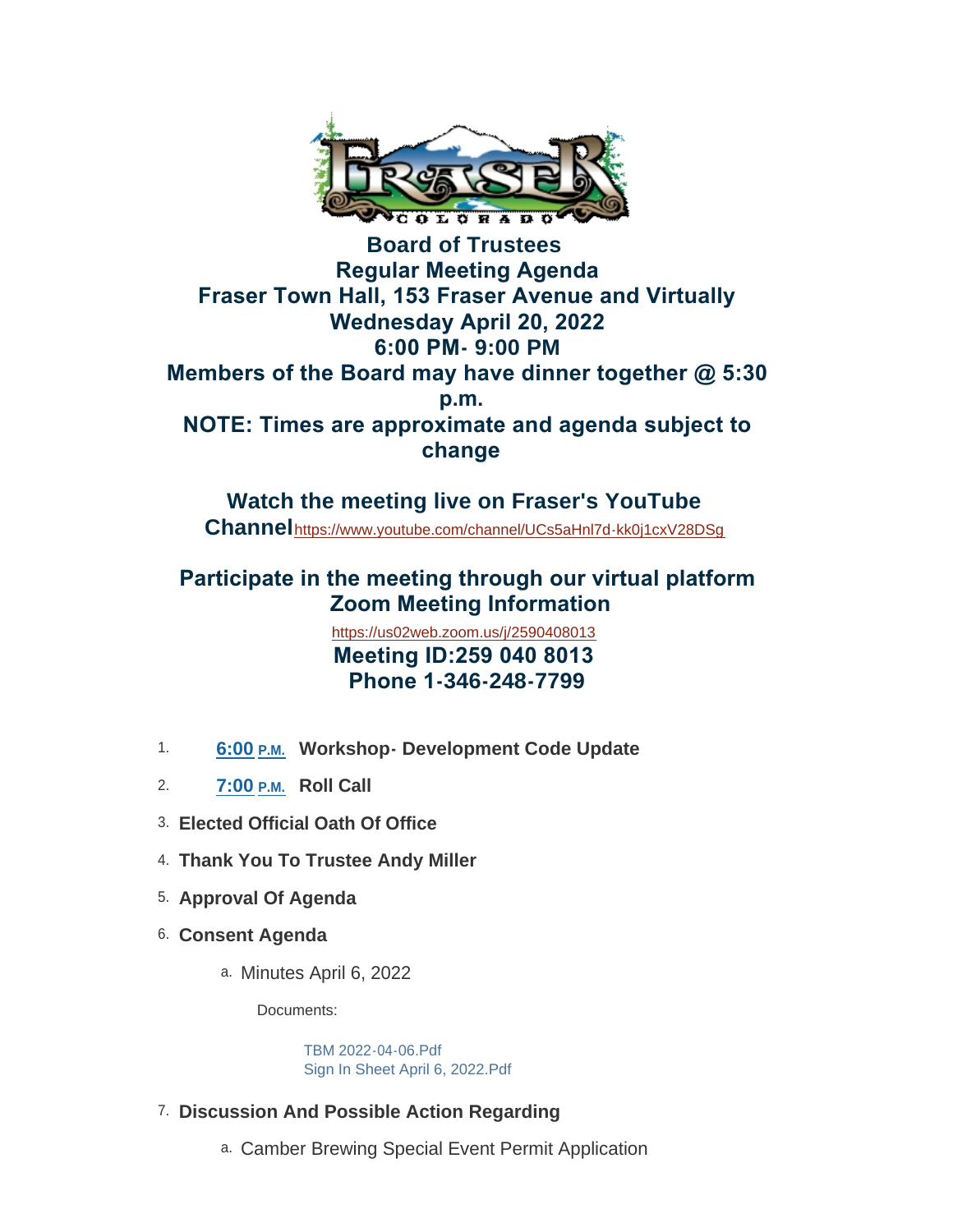Documents:

[Camber Brewery SEP Briefing.pdf](https://www.frasercolorado.com/AgendaCenter/ViewFile/Item/4079?fileID=3620) [2022 Camber Brewing.pdf](https://www.frasercolorado.com/AgendaCenter/ViewFile/Item/4079?fileID=3621)

b. Resolution 2022-04-04 Municipal Appointments

Documents:

[Resolution 2022-04-04 Municipal Appointments.pdf](https://www.frasercolorado.com/AgendaCenter/ViewFile/Item/4073?fileID=3607)

c. Resolution 2022-04-05 Appointment Of The Mayor Pro-Tem

Documents:

[Resolution 2022-04-05 Mayor Pro-Tem.pdf](https://www.frasercolorado.com/AgendaCenter/ViewFile/Item/4072?fileID=3606)

d. Resolution 2022-04-07 Grant Agreement For Operation Turnkey Grant For Procurement Of Victoria Village - Michael

Documents:

[Resolution 2022-04-07 Authorizing The Town Manager To Sign OTK](https://www.frasercolorado.com/AgendaCenter/ViewFile/Item/4076?fileID=3613)  Grant Agreement.pdf

e. Resolution 2022-04-06 Authorizing The Town Manager To Sign Bridge Loan Documents - Michael

Documents:

[Resolution 2022-04-06 Authorizing The Town Manager To Sign Bridge](https://www.frasercolorado.com/AgendaCenter/ViewFile/Item/4082?fileID=3622)  Loan Documents.pdf [DOLA Attachment K - Signatory Authority For OTK Grant Funds.pdf](https://www.frasercolorado.com/AgendaCenter/ViewFile/Item/4082?fileID=3623)

f. Resolution 2022-04-08 Approving An IGA Establishing Fraser Valley Housing Partnership - Michael

Documents:

[Resolution 2022-04-08 Approving An IGA Establishing Fraser Valley](https://www.frasercolorado.com/AgendaCenter/ViewFile/Item/4077?fileID=3614)  Housing Partnership.pdf [Intergovernmental Agreement Fraser Valley Housing Partnership](https://www.frasercolorado.com/AgendaCenter/ViewFile/Item/4077?fileID=3610)  4.8.22.4.57.Pdf

- g. Byers Avenue Waterline Replacement And Effects On Service Lines Update - Russell
- h. Cozens Open Space Bathroom Update Russell
- i. Authorized Users Update For Town Accounts

#### 8. Open Forum

a) Business not on the agenda (If you would like to request time on the agenda please contact the Town Clerk)